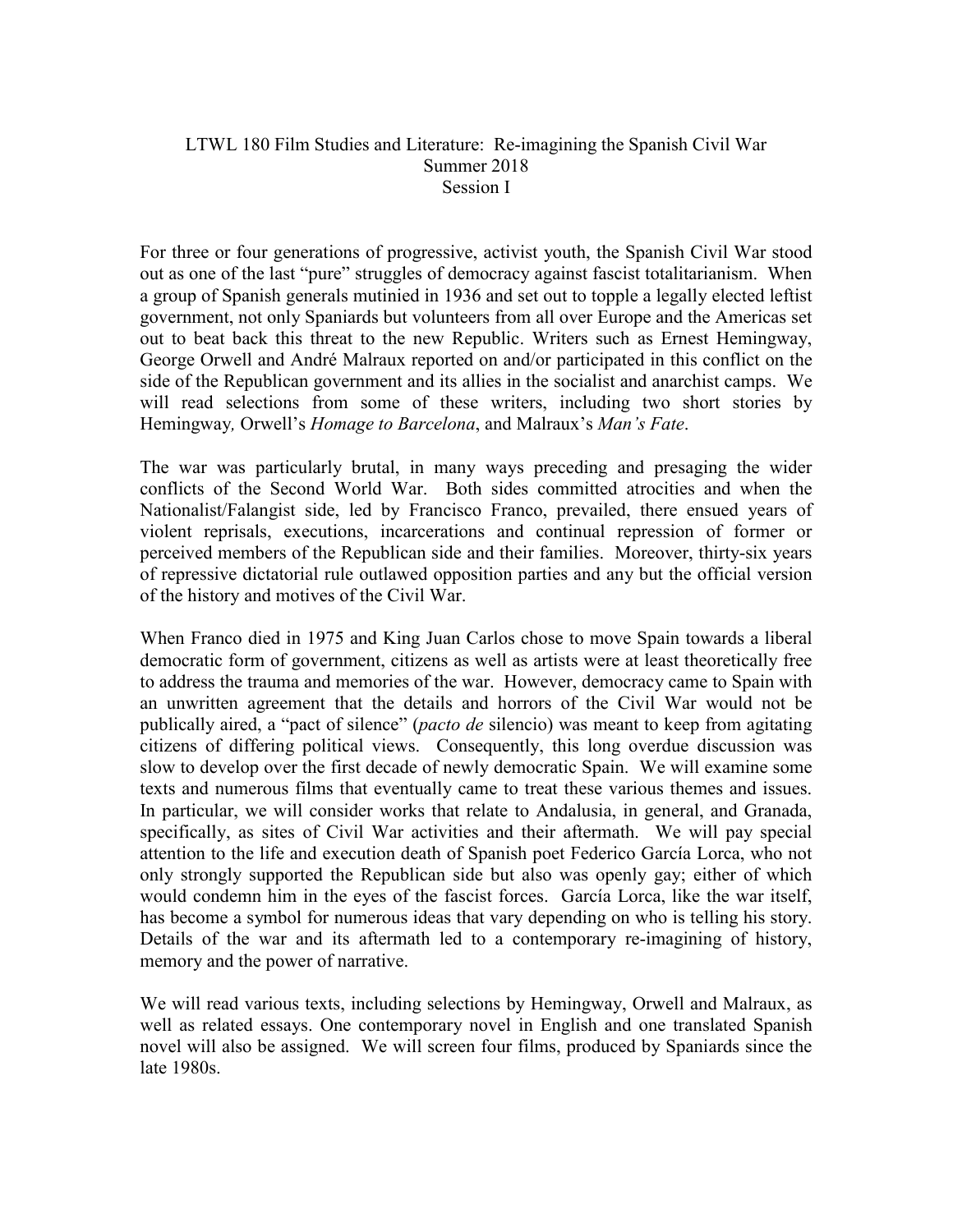We will visit sites in Granada such as García Lorca's home and sites tied to the Civil War's battles and events. A field trip to Madrid will include visits to sites made famous during the war and also the Reina Sofia Museum, where Picasso's famous painting "Guernica" memorializes the Fascist bombing and destruction of a beautiful and historic Basque town. We will also travel down the coast to Algeciras and across to Morocco, where ferries go to Tangier and, more relevantly, Ceuta, where Franco and his forces crossed over to the mainland to begin his campaign against the Republican government.

| Instructor: Robert Cancel | Site Classroom                    |
|---------------------------|-----------------------------------|
| Phone: (local cell)       | Meetings: Unless otherwise noted, |
| Email: reancel@ucsd.edu   | TWTh $6-8PM$                      |
| Course ID: 950941         | Office hours: TWTh $12-1$ PM      |

## **Course Requirements:**

## ALL ASSIGNMENTS MUST BE COMPLETED IN ORDER TO PASS THE COURSE.

50% Class Participation: Though part of the course will entail lectures on the material, a good deal depends on discussion of the films and texts. Attendance, obviously, is an important component of the class and missing more than one (unexcused) class session will result in a reduction of the grade for this requirement. Field trips, both local and to other cities, will also comprise a significant percentage of this grade.

Writing Assignments: Because this is a small class, I will be available to help students with their writing in order to improve their research skills as well as the quality of their class essays. I would need, however, time to help out and this means getting started on assignments early.

20% Paper: Five-page paper on one of the texts written during or right after the Civil War. The text will be selected from our course reader or assigned novel. Due date:  $12<sup>th</sup>$ July.

30% Final Paper: Ten-page paper that treats at least one contemporary film based on its treatment and portrayal of the Civil War or its aftermath. Due date: Thursday  $26<sup>th</sup>$  July.

#### **Class Etiquette**

To belabor the obvious, arriving on time and leaving only when class is ended will be expected of each student. If someone has a valid reason for either arriving late, leaving early or missing a meeting, let the me know in advance or, if necessary, after class. Attendance will be taken early in each class session, starting from the first meeting of the course.

While acknowledging the importance of electronic information flow, laptops are to be used during class time to take notes and, if necessary, look up information pertinent to lecture topics, if I ask you to. Multi-tasking is nice, but most studies suggest that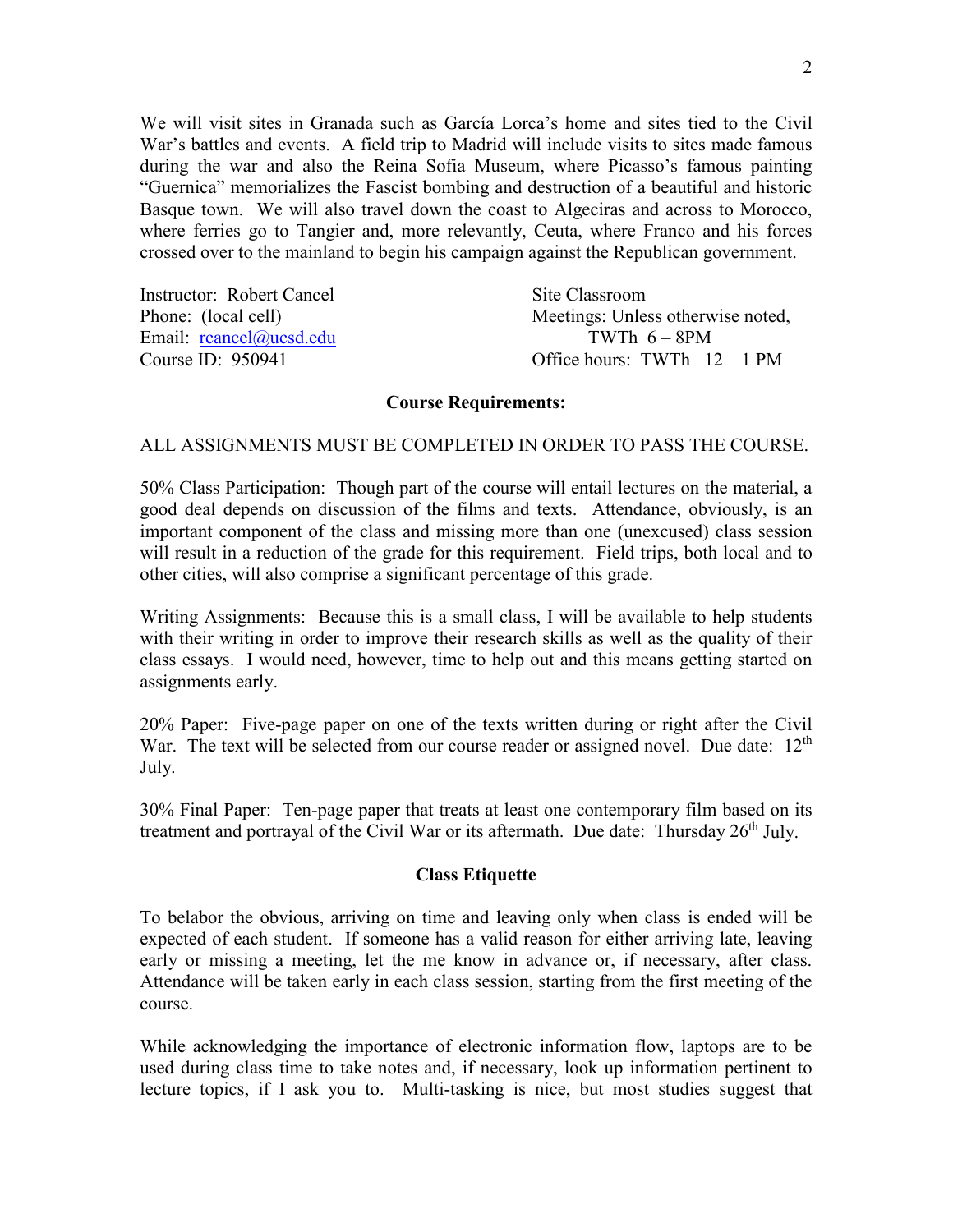focusing on one task at a time, in this case lecture, note taking and discussion (actually three tasks), is a more effective way to understand and remember information. Students who cannot abide by this rule will be asked to close their laptops. Cell phones are not to be consulted during class.

Literature and film constitutes the main data of this class. You maximize your understanding and appreciation of this material if you complete assignments before they are lectured on or discussed in class. If you do not do this, and then have a hard time trying to understand or write about the material, you might want to consider one of the sources of your problem (see first two sentences of this paragraph).

Finally, this is an upper division literature course and writing is important. All UCSD students have signed a pledge of academic integrity. Any suspected cases of plagiarism will be submitted for formal investigation by the university. The whole idea of writing a paper is for students to express their own analytical findings, ideas and impressions; otherwise no real learning is taking place. If writing is a problem for you, please ask me, or someone, for help in a timely manner in order to maximize your chances for success.

Because we are a Global Seminar meeting in Granada, and it is important to follow the pledge you signed before departure, egregious and obvious deviations from the UCSD Code of Conduct, Academic Integrity Rules, and otherwise dangerous or threatening behavior could result in dismissal from the Program. On the other hand, I and the local Program staff stand ready to assist you in any way if you experience any form of personal problems.

#### **Syllabus:**

Tuesday 6/26; 6 – 8PM: Introductory Remarks: Spanish history and the Civil War READ: *The Assassination of Federico García Lorca*, Ian Gibson, pp. 13 – 50, on eReserves

Wednesday 6/27; 6 – 8PM: Granada and Andalusia during the Civil War READ: *The Return*, Victoria Hislop

 $\mathcal{L}$ 

 $\frac{1}{2}$ 

Tuesday 7/3; 6 – 8PM: Federico García Lorca's life, death and legacy READ: "How a City Sings from November to November," Federico García Lorca, shared electronic file; *The Assassination of Federico García Lorca*, Ian Gibson, shared electronic file

Thusday 7/5; 6 – 8PM: International Images of the Civil War: Fiction and Reportage READ: *Man's Hope*, André Malraux, pp. 70 – 100, shared electronic file; *Homage to Catalonia*, George Orwell, pp. 172 – 203, shared electronic file; "The Denunciation," pp.  $89 - 100$ ; "Under the Bridge," pp.  $140 - 151$ , shared electronic file